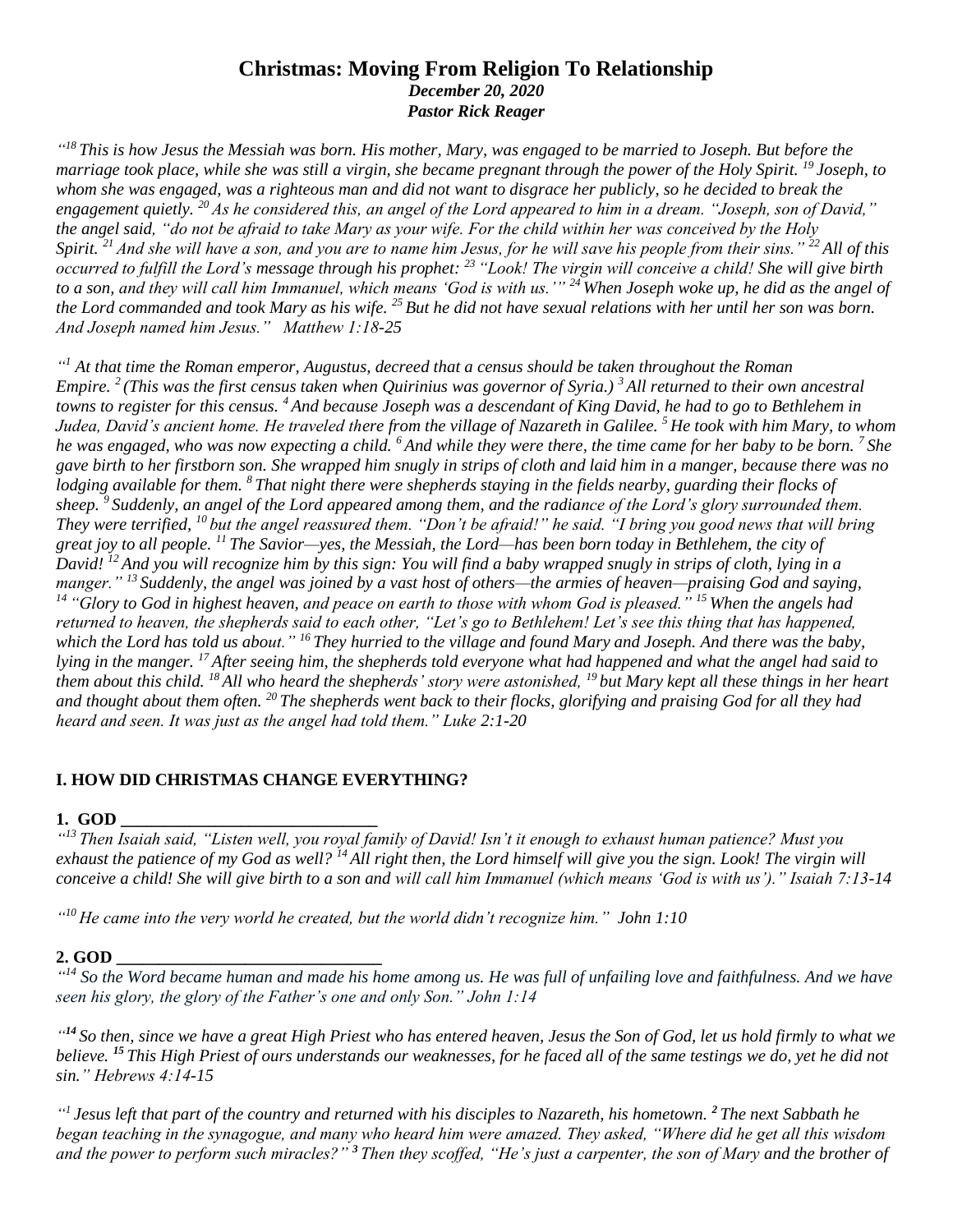*James, Joseph, Judas, and Simon. And his sisters live right here among us." They were deeply offended and refused to believe in him." Mark 6:1-3*

*" <sup>9</sup> As Jesus was walking along, he saw a man named Matthew sitting at his tax collector's booth. "Follow me and be my disciple," Jesus said to him. So Matthew got up and followed him. <sup>10</sup> Later, Matthew invited Jesus and his disciples to his home as dinner guests, along with many tax collectors and other disreputable sinners. <sup>11</sup> But when the Pharisees saw this, they asked his disciples, 'Why does your teacher eat with such scum?' <sup>12</sup> When Jesus heard this, he said, 'Healthy people don't need a doctor—sick people do.'" Matthew 9:9-12*

### **3. GOD TAUGHT US \_\_\_\_\_\_\_\_\_\_\_\_\_\_\_\_\_\_\_\_\_\_\_\_\_\_\_\_\_\_\_\_\_\_\_\_\_\_\_**

*" <sup>6</sup> "I have manifested your name to the people whom you gave me out of the world. Yours they were, and you gave them to me, and they have kept your word. <sup>7</sup>Now they know that everything that you have given me is from you. <sup>8</sup>For I have given them the words that you gave me, and they have received them and have come to know in truth that I came from you; and they have believed that you sent me." John 17:6-8*

*" <sup>12</sup> After washing their feet, he put on his robe again and sat down and asked, "Do you understand what I was doing? <sup>13</sup> You call me 'Teacher' and 'Lord,' and you are right, because that's what I am. <sup>14</sup> And since I, your Lord and Teacher, have washed your feet, you ought to wash each other's feet. <sup>15</sup> I have given you an example to follow. Do as I have done to you." John 13:12-15*

### **4. GOD MADE A WAY FOR US TO**

*" <sup>26</sup> For you are all children of God through faith in Christ Jesus. <sup>27</sup> And all who have been united with Christ in baptism have put on Christ, like putting on new clothes. <sup>28</sup> There is no longer Jew or Gentile, slave or free, male and female. For you are all one in Christ Jesus. <sup>29</sup> And now that you belong to Christ, you are the true children of Abraham. You are his heirs, and God's promise to Abraham belongs to you." Galatians 3:26-29*

*" <sup>16</sup> So let us come boldly to the throne of our gracious God. There we will receive his mercy, and we will find grace to help us when we need it most." Hebrews 4:16*

### **5. GOD MOVED FROM**

*" <sup>19</sup> Don't you realize that your body is the temple of the Holy Spirit, who lives in you and was given to you by God? " 1 Corinthians 6:19*

*" <sup>16</sup> Don't you realize that all of you together are the temple of God and that the Spirit of God lives in[\[a\]](https://www.biblegateway.com/passage/?search=1+Corinthians+3%3A16-20&version=ESV;NLT#fen-NLT-28387a) you? <sup>17</sup> God will destroy anyone who destroys this temple. For God's temple is holy, and you are that temple." 1 Corinthians 3:16-17*

# **II. HOW SHOULD I RESPOND TO THE MESSAGE OF CHRISTMAS?**

**1. \_\_\_\_\_\_\_\_\_\_\_\_\_\_\_\_\_\_\_\_\_\_\_\_\_\_**

*" <sup>13</sup> You will seek me and find me when you seek me with all your heart." Jeremiah 29:13*

*" <sup>7</sup> "Keep on asking, and you will receive what you ask for. Keep on seeking, and you will find. Keep on knocking, and the door will be opened to you. <sup>8</sup> For everyone who asks, receives. Everyone who seeks, finds. And to everyone who knocks, the door will be opened." Matthew 7:7-8*

*" <sup>18</sup> Rather, you must grow in the grace and knowledge of our Lord and Savior Jesus Christ." 2 Peter 3:18*

*" <sup>3</sup> And this is the way to have eternal life—to know you, the only true God, and Jesus Christ, the one you sent to earth." John 17:3*

**3. \_\_\_\_\_\_\_\_\_\_\_\_\_\_\_\_\_\_\_\_\_\_\_\_\_\_\_\_\_\_\_\_\_\_**

**<sup>2.</sup> \_\_\_\_\_\_\_\_\_\_\_\_\_\_\_\_\_\_\_\_\_\_\_\_\_\_\_\_\_\_\_\_\_\_\_\_\_**

*<sup>&</sup>quot; <sup>14</sup> When I think of all this, I fall to my knees and pray to the Father,[\[e\]](https://www.biblegateway.com/passage/?search=Ephesians+3&version=NLT#fen-NLT-29226e) <sup>15</sup> the Creator of everything in heaven and on earth. <sup>16</sup> I pray that from his glorious, unlimited resources he will empower you with inner strength through his Spirit. <sup>17</sup> Then Christ will make his home in your hearts as you trust in him. Your roots will grow down into God's love*